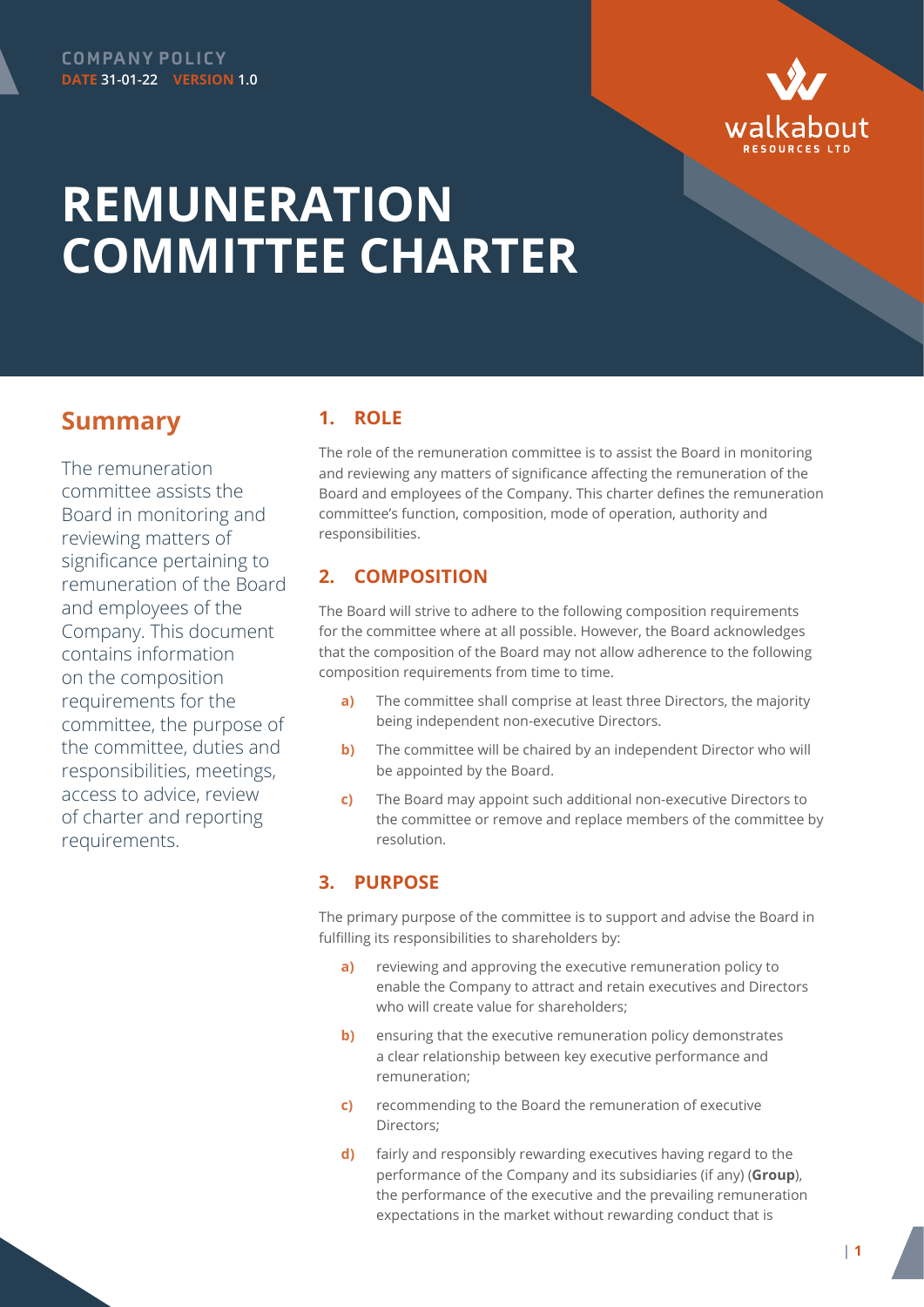



contrary to the Company's vales or risk appetite and having regard to the Company's commercial interest in controlling expenses;

- **e)** ensuring incentives for non-executive directors do not conflict with their obligation to bring an independent judgement to matters before the Board;
- **f)** reviewing the Company's recruitment, retention and termination policies and procedures for senior management;
- **g)** reviewing and approving the remuneration of direct reports to the Chief Executive Officer/Managing Director, and as appropriate other senior executives; and
- **h)** reviewing and approving any equity based plans and other incentive schemes.

# **4. DUTIES AND RESPONSIBILITIES**

#### **4.1. EXECUTIVE REMUNERATION POLICY**

- **a)** Review and approve the Group's recruitment, retention and termination policies and procedures for senior executives to enable the Company to attract and retain executives and Directors who can create value for shareholders.
- **b)** Review the on-going appropriateness and relevance of the executive remuneration policy and other executive benefit programs.
- **c)** Ensure that remuneration policies fairly and responsibly reward executives having regard to the performance of the Company, the performance of the executive and prevailing remuneration expectations in the market without rewarding conduct that is contrary to the Company's vales or risk appetite and having regard to the Company's commercial interest in controlling expenses.

#### **4.2. EXECUTIVE DIRECTORS AND SENIOR MANAGEMENT**

- **a)** Consider and make recommendations to the Board on the remuneration for each executive Director (including base pay, incentive payments, equity awards, retirement rights, service contracts) having regard to the executive remuneration policy.
- **b)** Review and approve the proposed remuneration (including incentive awards, equity awards and service contracts) for the direct reports of the Chief Executive Officer/Managing Director. As part of this review the committee will oversee an annual performance evaluation of the senior Executive Team. This evaluation is based on specific criteria, including the business performance of the Company and its subsidiaries, whether strategic objectives are being achieved and the development of management and personnel.
- **c)** Approve changes to the remuneration or contract terms of executive Directors and direct reports to the Chief Executive Officer/Managing Director.
- **d)** Approve termination payments to executive Directors or direct reports to the Chief Executive Officer/ Managing Director. Termination payments to other departing executives should be reported to the committee at its next meeting.

#### **4.3. EXECUTIVE INCENTIVE PLANS (INCLUDING EQUITY BASED PLANS)**

- **a)** Review and approve the design of any executive incentive plans (**Plans**).
- **b)** Ensuring incentives for non-executive directors do not conflict with their obligation to bring an independent judgement to matters before the Board.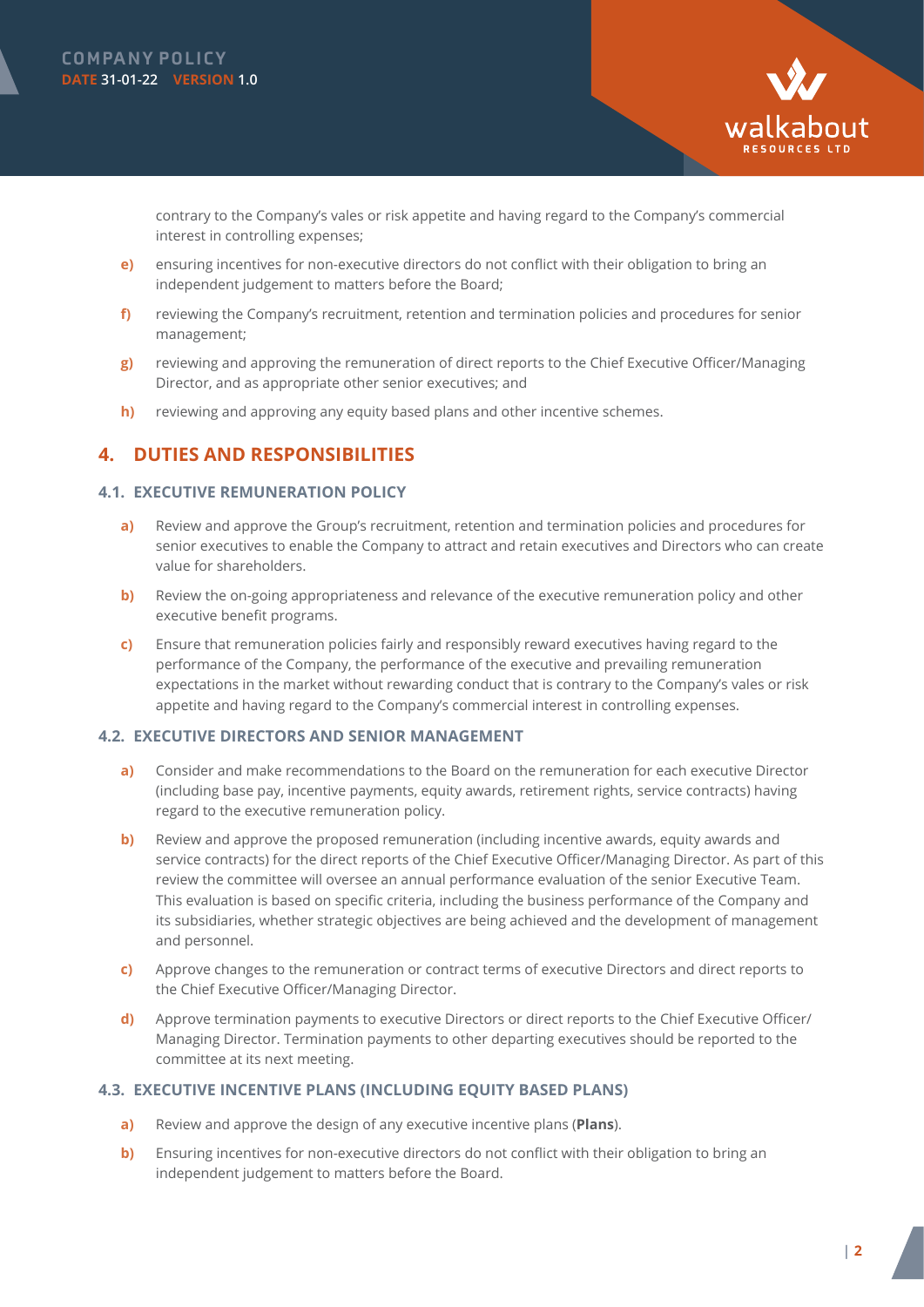

- **c)** Review and approve any Plans that may be introduced in light of legislative, regulatory and market developments.
- **d)** For each Plan, determine each year whether awards will be made under that Plan.
- **e)** Review and approve total proposed awards under each Plan.
- **f)** In addition to considering awards to executive Directors and direct reports to the Chief Executive Officer/Managing Director, review and approve proposed awards under each Plan on an individual basis for executives as required under the rules governing each Plan or as determined by the committee.
- **g)** Review, approve and keep under review performance hurdles for each Plan.
- **h)** Review, manage and disclose the policy (if any) under which participants to a Plan may be permitted (at the discretion of the Company) to enter into transactions (whether through the use of derivatives or otherwise) which limit the economic risk of participating in the Plan.

#### **4.4. OTHER**

The committee shall perform other duties and activities that it or the Board considers appropriate.

### **5. MEETINGS**

- **a)** The committee will meet at least once per year and additionally as circumstances may require.
- **b)** Meetings are called by the Secretary as directed by the Board or at the request of the Chairman of the committee.
- **c)** A quorum shall comprise any two members of the committee. In the absence of the Chairman of the committee or appointed delegate, the members shall elect one of their members as Chairman.
- **d)** Where deemed appropriate by the Chairman of the committee, meetings and subsequent approvals may be held or concluded by way of a circular written resolution or a conference call.
- **e)** Decisions will be based on a majority of votes with the Chairman of the committee having the casting vote.
- **f)** The committee may invite any executive management team members or other individuals, including external third parties, to attend meetings of the committee, as they consider appropriate.

## **6. SECRETARY**

- **a)** The Company Secretary or their nominee shall be the Secretary of the committee, and shall attend meetings of the committee as required.
- **b)** The Secretary will be responsible for keeping the minutes of meeting of the committee and circulating them to committee members and to the other members of the Board.
- **c)** The Secretary shall distribute supporting papers for each meeting of the committee as far in advance as possible.

## **7. RELIANCE ON INFORMATION OR PROFESSIONAL OR EXPERT ADVICE**

Each member of the committee is entitled to rely on information, or professional or expert advice, to the extent permitted by law, given or prepared by: